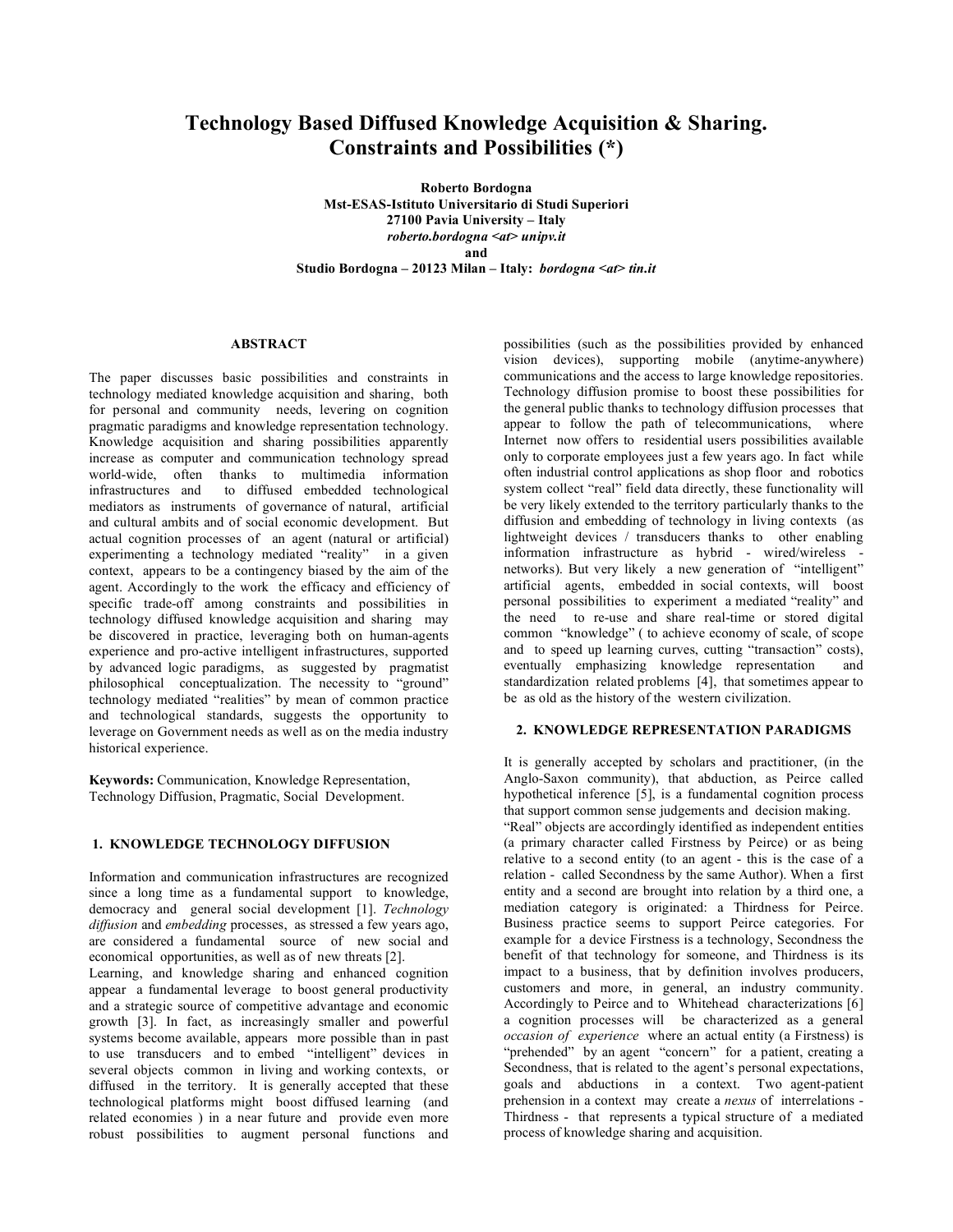A triadic structure is common to other well known (often mechanistic) conceptualizations used to characterize a natural agents interaction with patients, in contexts [7], but Whitehead concept of occasion of experience may be mapped to Peirce categories and appears a very useful analysis tool. In fact the concept allows easily to note that knowledge acquisition experience actually may be very different for the same human agent, in the same context of communication with a patient, using the same media, but in a different occasion, for instance if agent's expectations change in time. This stresses the known fact that technology and artifacts, that generally are introduced in social life processes to improve human and artificial agent possibilities, actually may operate as constraints in unplanned occasions of experience. But there are other structural constraints that may arise in the case of mediated knowledge processes, accordingly to Whitehead, that may affect in depth even basic characterizations of "reality", because while entities may endure in (some) time as do Scientific Law of Nature, and conceptualizations recur, new, previously unknown, things may just occur. But to predict ex-ante "knowledge" mediator function in every context is not easy for the reason that, accordingly to Whitehead and field practice, recognition of entities may change in a different occasion of experience or if changes the individual agent "concern" for the patient. In other word if there is a change in the relation of the agent with the patient.

Whitehead in fact stresses the complexity of human experience emphasizing that civilization itself appears to be the result of basic intertwined patterns: behavior, emotions, belief and technologies, all with some degree of overlapping and variability. Researching a common root to all these occasions of experience he visits Plato's basic ontology (the being, space and becoming) and particularly the concept of the "fostermother of all becoming" (the so called Receptacle [8]) as the "matrix of all begetting". Whitehead accordingly characterizes agent-patient context continuum of interrelations as a "nexus" in which "a person" appear to be actually a society of societies (where every agent has goals and occasions of experience). For instance it is a vision accordingly to which an Army can be seen as macro-micro society of societies made of regiments, men, cells (as blood and bone but also as human experience and – we say - cultural objects as powerful as beliefs), atoms and so on. This conceptualization allows to describe a frame of knowledge related to some "reality" as a vector-description of objects and events in a continuum that include past-present and future (expected or possible) events.

Accordingly to the pragmatic framework "reality" is a continuum where even physical objects may be considered to endure or to occur (that is to say to be "continuants" or "occurrents" to use accepted definitions), accordingly to a given context and to a particular concern of the agent for the patient (as in the case - for instance- of a river that stands in time but flows with a variable course). Another basic critical constraints for an efficient use of available standard knowledge bases is the level of details and persistence with which objects, rules and contexts are represented in a knowledge repository, designed to support common prehensions (dyadic relations). For example a geographic information systems in order to serve a community of users requires the definition of specific thematic maps and -more in general - a "nexus" of concepts and rule representations linked in a lattice of possibly conflicting relations (as it is known) with different users' views of basic common territorial entities.

The granularity of the knowledge base actually defines which subset of common prehensions, out of the many possible for every single object in the various contexts, is represented, in front of a common set of "objects" (or ontology), of common rules (or epistemology) as Law and so on, that can be provided to an agent to support knowledge acquisition and decision making. In practice human agents appears to adapt ontology and epistemology in every occasion of experience dynamically, accordingly to the agent goals in every given context. It is easy to understand, for instance, using an "intelligent" word processor, that often intelligent devices or mediators are based on a set of knowledge representation and technologies that are tailored for out of context experiences occasions. But for what attractive and powerful the system may be, its embedded logic has the limited scope (time /or space) of application and the relativity of any scientific knowledge. To try to summarize a knowledge acquisition and sharing process may be characterized as a continuum of a natural, artificial and cultural *common ambit* , specific to a community of users, each of them characterized by their own *personal ambit,* extended from the past to the future. Even reading a book of a dead writer in a remote resort appears to be the result of a nexus of social relations and entities, such as a human body set of subagents, that provides common basic feeling and needs. Is a nexus that includes manufacturing of raw material, paper, ink and machines used to edit and produce the book, parents and educators that provided the common language, knowledge, as for instance logic, and other cultural assets that "connect" the agent with the author, where past present and future (as the reader's particular aims or expectations for the future in reading) are parts of the continuum. Applying to this continuum the described pragmatic characterization in every instant a "person" appears in fact to be part of a complex nexus made of a number of natural, artificial, cultural and social interrelations. Such a personal ambit for an agent may be represented as *the space of that agent's possible prehensions (all Firstness and Secondness)*, while a nexus establish a *common ambit with another prehensions' space*, that may augment the personal possibilities or introduce constraints, for instance limiting the number of signs in a communication context (Fig.1).



#### *R.Bordogna CCCT3 2003*

#### Fig 1.

A basic "molecule"  $M(x,y,z)$  of mediated knowledge may be represented by a triadic relation of three entities structured in at least two relations ( or "prehensions").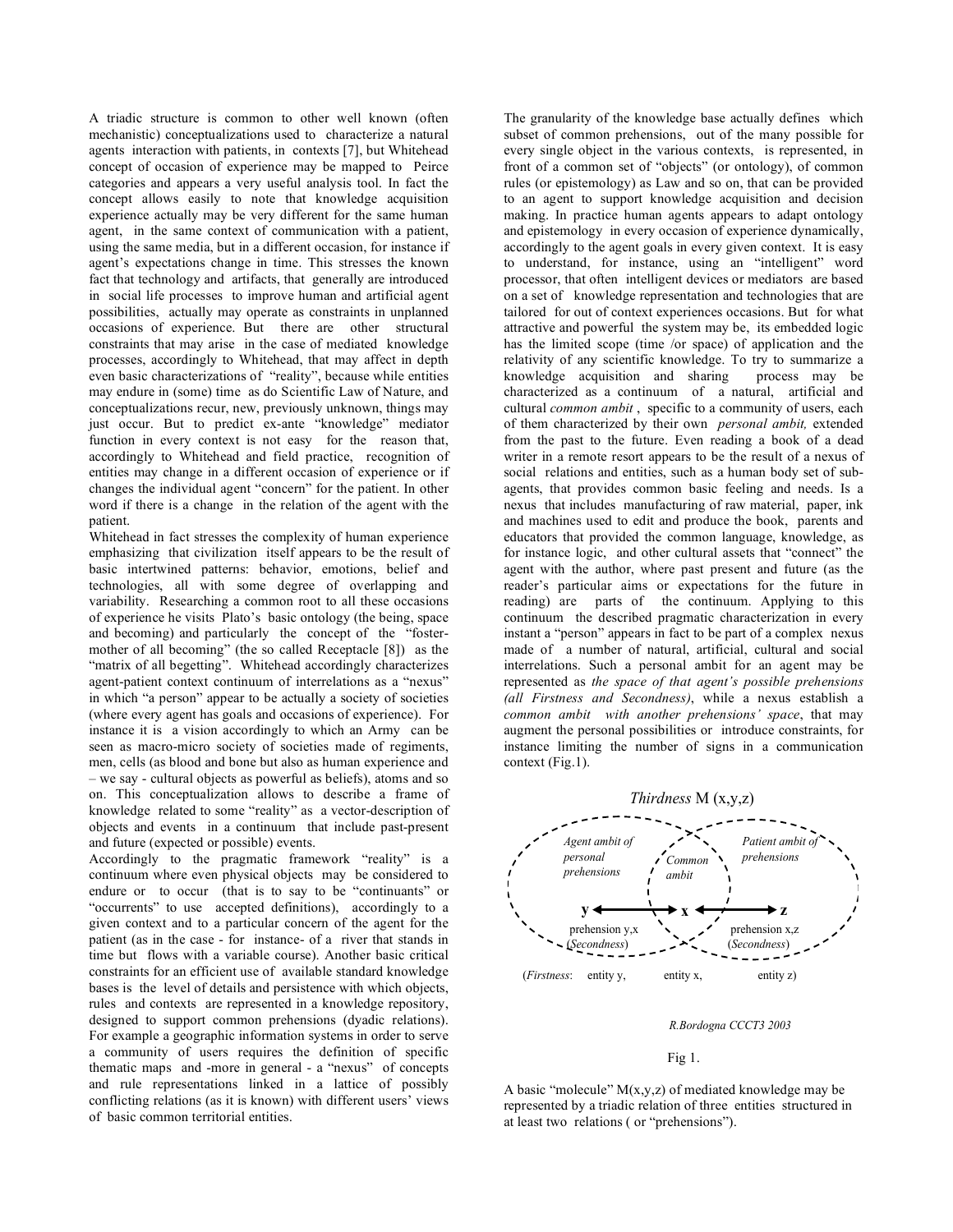Using (with Sowa) a simple notation to express a "molecule" of mediated knowledge, that will be called here the basic mediation context M, it is easy to see that the minimum mediation nexus M will require at least three entities x, y, z:  $M(x, y, z)$ , where x mediates y and z entities. If y and z are human agents x may be as abstract as a representation of price, and M a market. Or as real as a physical telephone, and M a communication context. In a communication nexus x may represent an event as a visual sign, as a sadden opening and closing of an eye. As shown by Peirce in a mediation context an entity may be related to another, via several types of sign (as icon - index or symbol). But the same physical object, represented with the same symbol, could be related to a different concept (y') to a different agent. Knowledge sharing require in fact to deal with different hierarchy of representations. *And it is interesting to note that an agent is characterized by the space of his direct and mediated prehensions. The agent is a contingency in any occasion of experience as well as the patient and the context.*

The "grounding" of a mediation nexus, that is to say the action of providing a feedback to communication, is another occasion, and is a contingency as well. The process may require to create an additional nexus among y and z. It is interesting to note that the characterization emphasizes the role of *occasions* as drivers of cognition events, neither any agent nor any patient role, and that the agent and the patient in the nexus influence each other. As expected a particular represented nexus appear to be effective accordingly to ex-ante expectations only with reference to a given context and to a given set of particular occasion of experience. In fact the triadic basic relation expresses a nexus of relations that can be grounded only by practice. It seems at this point of the discussion very opportune to remind a fundamental John Dewey' s observation [9]: that the human-agent selection of the proper representations in the actual context is the problem of living. Accordingly to Dewey learning and knowledge sharing occur in a networked community of learnersexperimenters.

## 3. **MEDIATED KNOWLEDGE SHARING**

Humans share a common physiology, a set of basic needs and common feelings and the likes that are themselves sources of mediation to a common ambit. Nevertheless, to share a common knowledge, is required a common language and some degree of common practice. In fact often organizations develop special meaning for words or community specific slang. And while human can face a good deal of ambiguity in the language and fuzziness, knowledge in order to be stored in bits, first must be formalized, as it is known, with the help of logic and of various kind of computable conceptualizations. As mathematics or philosophy, these are domains of specific scientific researches.

These higher level abstractions, as it is usual in science, may actually became a constraint to a cognition act. This is what may occur when some expert, "biased" by his own past occasions, defines knowledge representation hierarchies, for instance designing a software application. Unfortunately knowledge representations practice often appear to be directly inspired by a kind of Aristotelic materialistic thinking [10]. An approach that arises with the assumption that exists

principles or framework of knowledge related for instance to physics such as infinity, continuity, place, time, motion or to biology, where living being parts appear related to purpose, that can be applied to human agents as well, that are human-agents and contexts independent. Or, when rule or other objects are assumed to be contexts dependent, that is to say that may exists a vector of relation rule-to-contexts that is universal or context independent. But "information is information", and may generate effective communication processes only in a known social or technological (as network ISO/OSI standards) context, for instance in a context of communication using a given channel (a telephone, a digital network and the likes). And while Aristotle privileged experience, in artificial agents such a knowledge-base system, logical and computational manipulations of knowledge coded in artificial intelligence shells appears not very different from the idealistic vision of a reality made of framed "abstracts ideas or notion of things", that can be found in Berkeley's philosophical writings [11], that is to say to a problem of knowledge representation, rooted in Plato. In other word such a systems, even when they may adapt to the context and learn from the context, appears to be bound to their designers experience and philosophy (or abductions about the word). Fortunately the practice of system building and design (particularly field prototyping carried up together with users) often introduces pragmatics. Users practice actually do the required semantic "grounding", and these systems works.

Nevertheless conceptually it appears that several system are the result of the worst outcome of both a materialist and a idealist approach. These are design limits that may eventually became critical when "knowledge" or conceptualizations are used in a different context o in a different practice.

This kind of problem will probably increase with the need to share knowledge among human or artificial agents and systems related to diffusion technology processes.

Researches on knowledge representation and symbolic computation sciences appear fundamentals tools for knowledge sharing and communication as powerful as the discovery of binary systems for number representations.

But not all the Logician emphasizes that it is thanks to pragmatics and practice that "knowledge" representation is "grounded", allowing common knowledge sharing in a community of users. In fact even Berkeley noted the power of natural language and that, while it is difficult to common people to frame abstract ideas from particular objects, "..this is not necessary for communication, which is so easy and familiar to all sorts of men". These words perhaps may explain the success of wide band telecommunication infrastructures that often appear be easily used by users that share a common practice and all the flexibility of every day language. Users of these infrastructures in fact create a hybrid human-artificial agent based system, a contingent informal communication context that is based on a number of (hidden for the user) levels of highly structured engineering objects, abstractions standard technologies and cultural customary practices.

It is in fact generally accepted that engineering is a science and an art where abstraction and creativity go together with practice, where often complex systems that work (described as hierarchy of subsystems and components) evolved from a simpler prototype, developed with the community of users [12].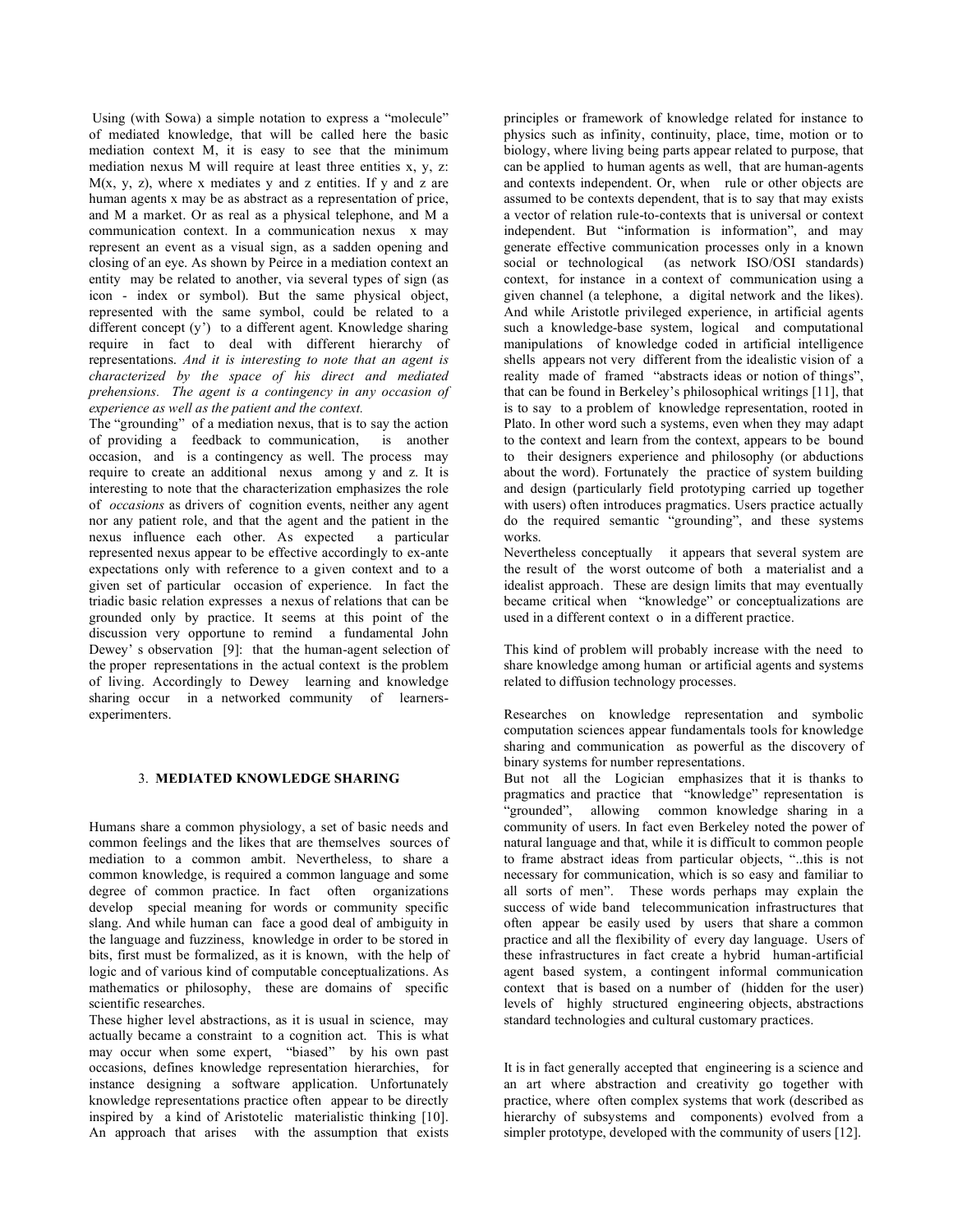#### **4. COMMON LOGIC PLATFORM & PRATICE**

Standard are needed, and several efforts are underway in almost every main industrial industry, as in ISO or IEEE organizations [13], that may provide a strategic conceptual common backbone to fundamental industries and to government. For what have been said, particularly promising appears the work on Common Logic Standard, that for instance is looking to avoid ex-ante syntax distinctions between entities and relations (or predicates making use of just one predicate "apply" – for instance "blue" to an entity x), a feature useful to implement agent-patientcontext relative ontologies, that is currently engaging a number of contributors to the IEEE 1600.1 Working Group. We can say that, in general an artificial intelligent agent should have some degree of (a) metaphysical learning capability, (b) abduction possibilities to identify a patient in context of a prehension, (c) as well as the possibility to learn from the context practice in the interest of a (d) community of users for conceptual and practice definition, for every specific (e) aim or goal of the system.

#### **4. CONCLUSIONS**

Knowledge acquisition and sharing appear to occur when commons are created in a community of user, where knowledge representation is "grounded" by a number of shared assumptions (abductions) and by a given practice. The problem to identify modes to link general tools for knowledge representation to contexts and to a community of users specific needs and practice, appears paramount for the effective and efficiency of knowledge acquisition and sharing, in front of technology diffusion processes. There is both the opportunity and the need to embed pragmatics in autonomous artificial intelligent systems and in systems design practice to support human knowledge acquisition and sharing. This may be considered just a return to basic for Artificial Intelligence where, in the early beginning, interdisciplinary researches (from philosophy to physics and biology) where a normal research practice. Governance needs may provide a conventional backbone of conceptualizations and knowledge representation standard, tailored to strategic social and economic needs, useful for general public actions. This means that there is the need to find a trade off between standardization and conformance to common needs (as security or law enforcement) and agents' freedom and creativity, to guarantee effective knowledge acquisition and sharing processes in the various contexts. It seems opportune to create a government driven learning community, extended to the industry of strategic corporations and of the research institutions. Given the huge amount of data that is currently accumulated in computers, the definition of standards for conceptualization and knowledge representation appear to be critical success factors for social and economic development. Intelligent systems designed to extract information from daily operation and communications seem to be particularly suitable to help general knowledge sharing. Often users of commercial systems appears to be embedded in a sphere of ex-ante knowledge, where everything appears to work up to next breakdown. There is clearly the problem to reinforce field knowledge acquisition

feedback in such systems. More possibilities to embed information in various objects, intelligent agent diffusions (as artificial intelligent agents, robots and other intelligent devices) show that the need to acquire and share technology mediated knowledge very likely will increase. In fact personal cognition processes, accordingly to pragmatic characterizations, appears more clearly than in the past related to a social network of technology mediated human and artificial agents. System design for that reason should be "grounded" as well in front of the actual practice of the users' community. Learning and knowledge sharing appear to require the creation of an hybrid human-artificial nexus of nexus, supported by common practice, of technology mediated common ambits, *where an agent is identified by the space of his prehensions.* Autonomous artificial agent should be able to adapt and learn from the contingency, both dealing among themselves and human agents, in contexts. But it appears that *developments of knowledge representations science and technology require the study of new practices as well,* to improve the efficacy, the efficiency of related users social and economic processes: in short society and business learning. Diffused knowledge acquisition and sharing processes in fact are recognized as one of the main development engines of our modern world-class society, and it appears useful to leverage on established experience of the traditional media industry to "ground" knowledge sharing and acquisition practice accordingly to general public practice. In fact human and artificial actors' freedom to learn and share knowledge should be granted as much as possible in order to protect creativity, entrepreneurship and social diversity.

## **REFERENCES**

- [1] OECD, **Innovative policies for sustainable urban development**, Paris, 1996.
- [2] Z.Khalilzad, I. O. Lesser (ed), **Source of Conflict in the 21st Century- Project Air Force**, Santa Monica CA: RAND, 1998.
- [3] R. Bordogna, "Technology & learning driven general social economic growth dynamic",Proceedings **Automated Systems Based on Human Skill (**IFAC Aachen - Germany), Uk. Elsevier Science, 2000.
- [4] J.F. Sowa, **Knowledge representation:logical, philosphical and computational foundations**, Pacific Grove- CA:Brooks/Cole, 2000.
- [5] C.S. Peirce, "Pragmatism" (1907)", "A sketch of logical critics (1911)", in **Pragmatismo e oltre**, Milan: Bompiani,2000.
- [6] A. N. Whitehead, **Adventure of ideas**, New York-NY: The Free Press,1967.
- [7] H. Maturana, F. Varela, **L'albero della conoscenza,(**El arbol del conocimiento 1984), Milan:Garzanti,1987.
- [8] Plato, **Timaeus and Critias**, London: Penguin books,1977.
- [9] J.Dewey,"Reconstruction in philosophy (1948), **Rifare la filosofia,** Rome: Universale Donzelli, 2002.
- [10] Aristotle,**Physics**,Oxford:Oxford University Press,1996.
- [11] G.Berkeley,"Principles of Human Knowledge (1710)",**Berkeley's philosophical writings**, New York: Macmillan Pub. Co. 1974.
- [12] G. Booch, **Object-oriented analysis and design with applications**, Santa Clara (CA): Addison-Wesley, 1994.
- [13] IEEE 1600.1 Standard Upper Ontology Working Group http://suo.ieee.org